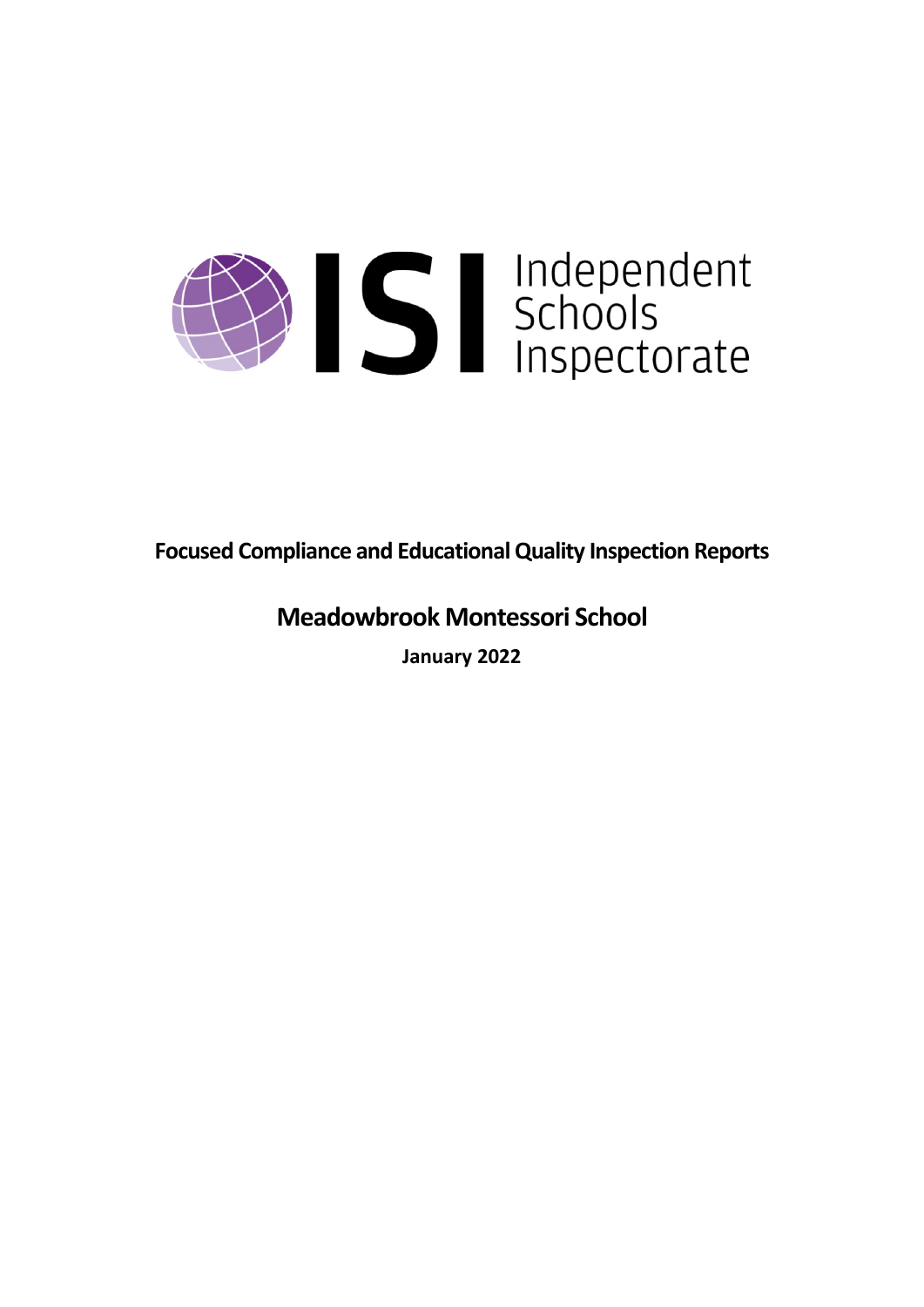# **Contents**

|    | <b>School's Details</b>                                              | 3                       |
|----|----------------------------------------------------------------------|-------------------------|
| 1. | <b>Background Information</b>                                        | 4                       |
|    | <b>About the school</b>                                              | 4                       |
|    | What the school seeks to do                                          | 4                       |
|    | About the pupils                                                     | 4                       |
| 2. | <b>Regulatory Compliance Inspection</b>                              | 5                       |
|    | Preface                                                              | 5                       |
|    | <b>Key findings</b>                                                  | 6                       |
|    | PART 1 - Quality of education provided                               | 6                       |
|    | PART 2 - Spiritual, moral, social and cultural development of pupils | 6                       |
|    | PART 3 - Welfare, health and safety of pupils                        | 6                       |
|    | PART 4 – Suitability of staff, supply staff, and proprietors         | 7                       |
|    | PART 5 - Premises of and accommodation at schools                    | 7                       |
|    | <b>PART 6 - Provision of information</b>                             | 7                       |
|    | PART 7 - Manner in which complaints are handled                      | 7                       |
|    | PART 8 - Quality of leadership in and management of schools          | $\overline{\mathbf{z}}$ |
| 3. | <b>Educational Quality Inspection</b>                                | 8                       |
|    | Preface                                                              | 8                       |
|    | <b>Key findings</b>                                                  | 8                       |
|    | <b>Recommendations</b>                                               | 8                       |
|    | The quality of the pupils' academic and other achievements           | 8                       |
|    | The quality of the pupils' personal development                      | 10                      |
| 4. | <b>Inspection Evidence</b>                                           | 13                      |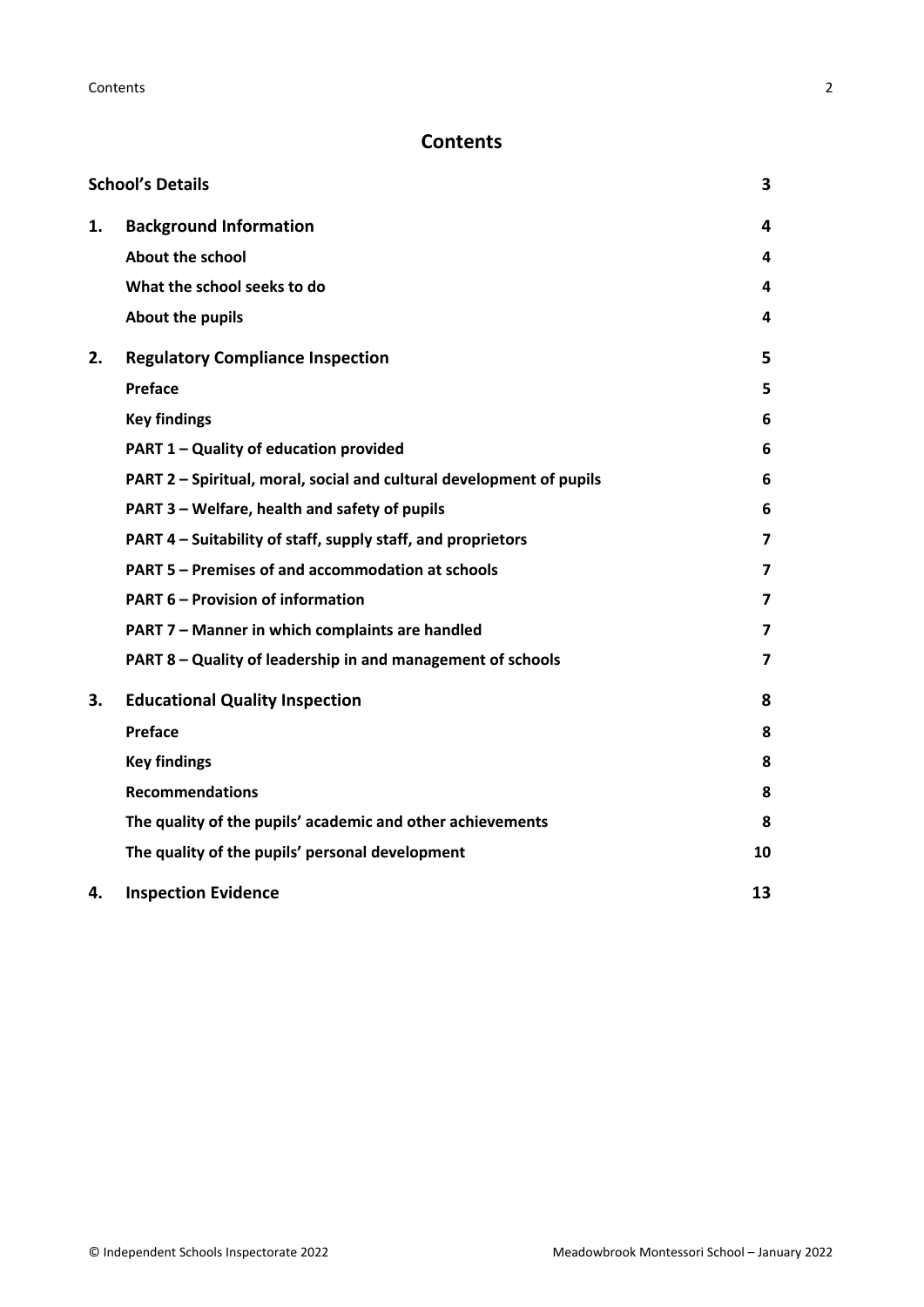| <b>School</b>            | Meadowbrook Montessori School                                                          |
|--------------------------|----------------------------------------------------------------------------------------|
| <b>DfE</b> number        | 867/6006                                                                               |
| <b>Address</b>           | Meadowbrook Montessori School<br>Malt Hill<br>Warfield<br>Berkshire<br><b>RG42 6JQ</b> |
| Telephone number         | 01344 890869                                                                           |
| <b>Email address</b>     | admin@meadowbrook.uk                                                                   |
| Headteacher              | Ms Sarah Warner                                                                        |
| Proprietor               | Mr Steven Byron                                                                        |
| Age range                | 4 to 11                                                                                |
| Number of pupils on roll | 34                                                                                     |
|                          | Lower<br>13<br>Upper<br>21<br>Primary<br>Primary                                       |
| <b>Inspection dates</b>  | 25 to 28 January 2022                                                                  |

# <span id="page-2-0"></span>**School's Details**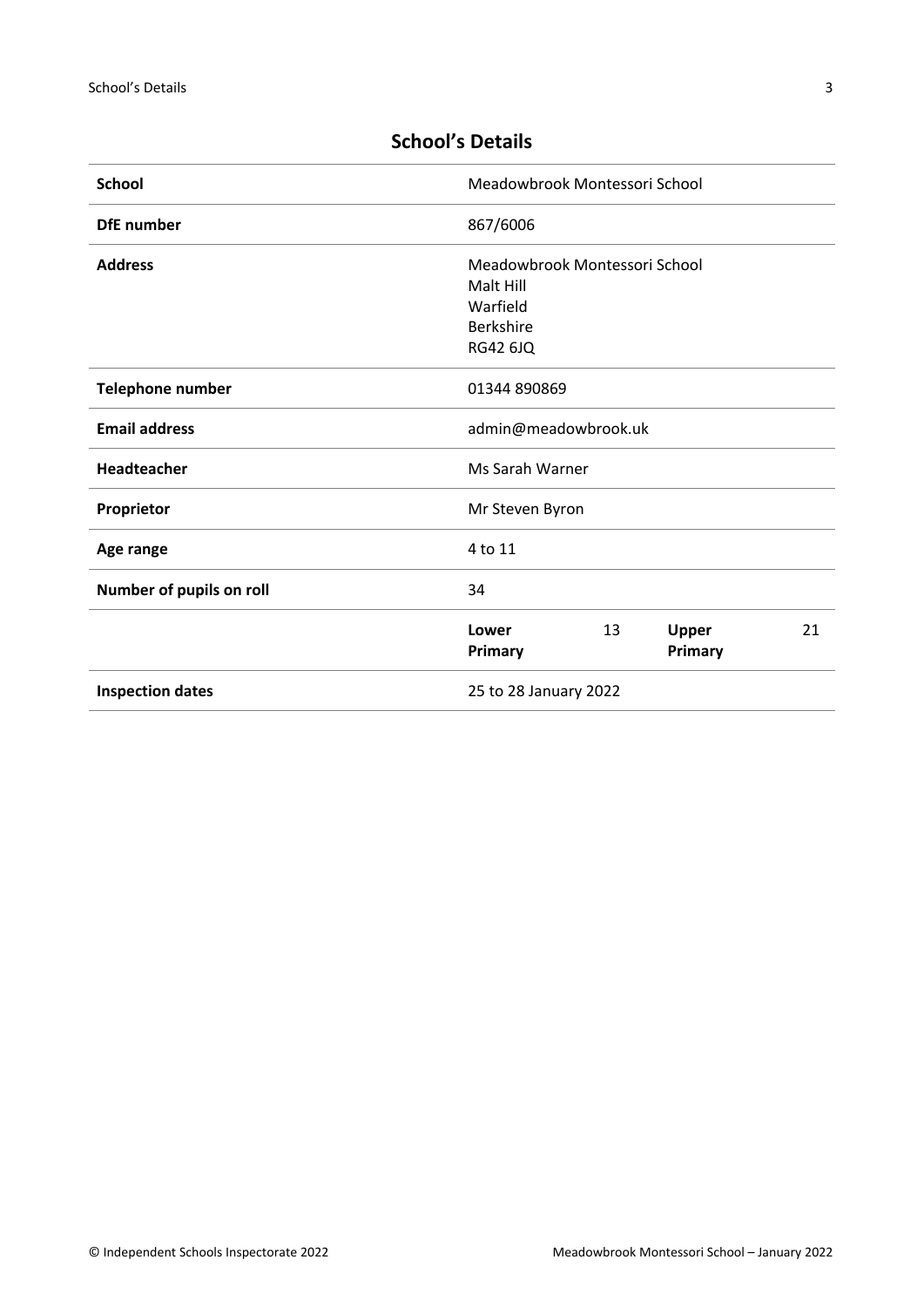### <span id="page-3-0"></span>**1. Background Information**

#### <span id="page-3-1"></span>**About the school**

- 1.1 Meadowbrook Montessori School is an independent co-educationalschoolsituated in Warfield. It was founded in 1990. The proprietor of the school is a limited liability company and isthe sole owner. Since the previous inspection, the school has seen a change of head, who has held the post since September 2020. The pre-primary school has closed, and Reception age group pupils now join Key Stage One in lower primary on one site.
- 1.2 During the period March to August 2020, the whole school was closed.
- 1.3 During this period of closure the school provided remote learning materials for all pupils.
- 1.4 In the interests of infection control during the COVID-19 (coronavirus) pandemic, inspection evidence was gathered partly remotely and partly on-site to reduce contact within the school setting.
- 1.5 In line with the direction given by the Department for Education (DfE) at the time, no evaluation has been made of the nature or effectiveness of any provision made during the period March to August 2020, including its impact on pupils' learning, achievement or personal development. Any concerns relating to pupils' welfare during this period which directly relate to measures implemented by the school have been considered.
- 1.6 During the lockdown period of January to March 2021, all pupils other than vulnerable pupils or the children of key workers received remote learning provision at home.
- 1.7 Since 2020, EYFS profiles have not been externally moderated.

#### <span id="page-3-2"></span>**What the school seeks to do**

1.8 The school aspires to create responsible, respectful and resourceful children who have developed strong perceptions of self, capability, belonging and significance. It endeavours to stimulate children's spiritual and moral growth, deeply rooted in mutual respect, kindness and understanding. The school seeks to empower children with skills that will last a lifetime by helping them strive to be their best, to actively engage with their education, and to celebrate and value their differences and strengths.

#### <span id="page-3-3"></span>**About the pupils**

1.9 Pupils come from a range of backgrounds and nationalities, mostly from families living withing a 15 mile radius of the school. Assessment data provided by the school indicate that the ability of pupils is broadly average. The school has identified 13 pupils with special educational needs or disabilities (SEND), nine of whom receive additional support. Two pupils in the school have an education, health and care (EHC) plan. No pupils speak English as an additional language (EAL). The school modifies the curriculum for those pupils it identifies as the most able in the school's population.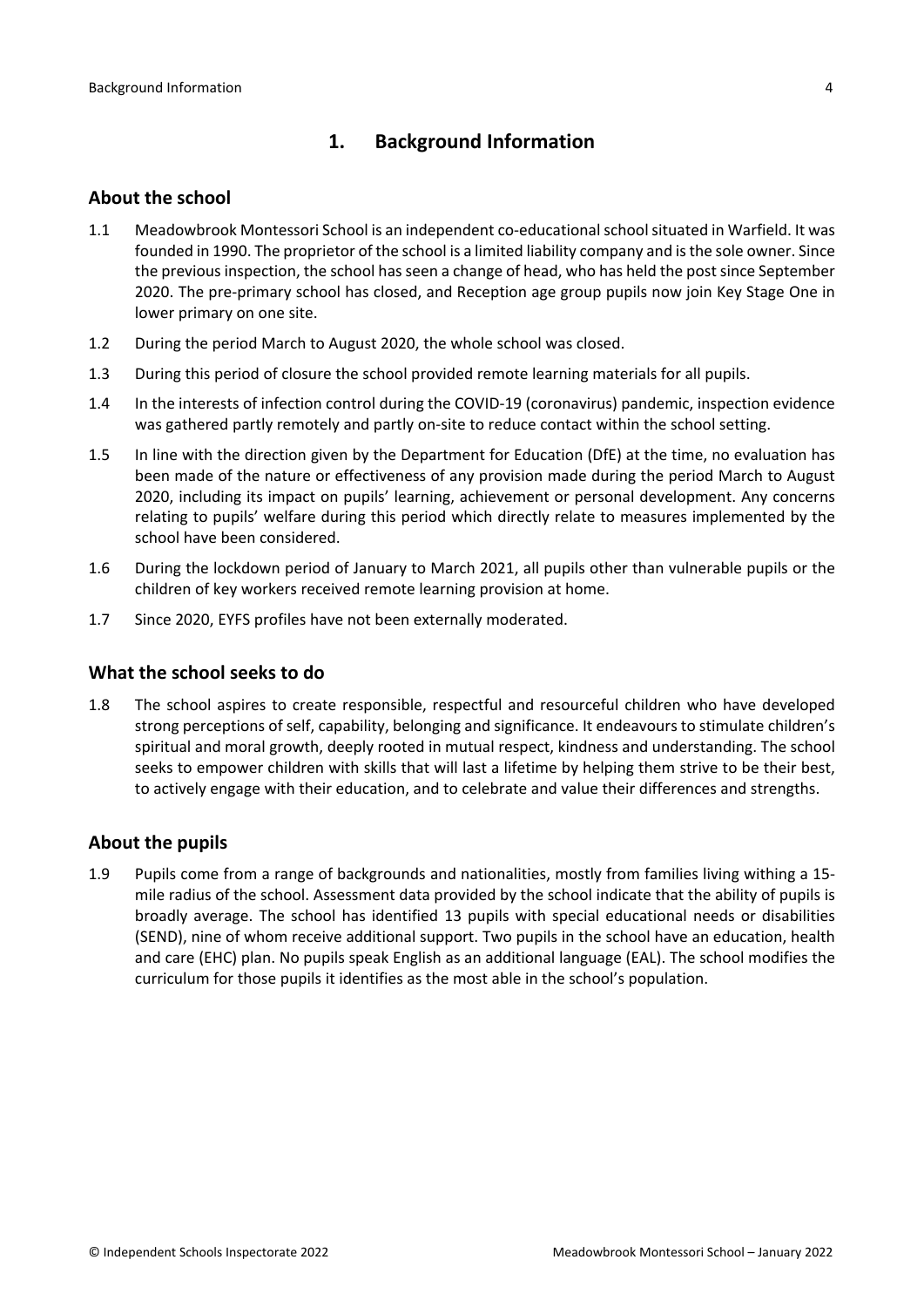### <span id="page-4-0"></span>**2. Regulatory Compliance Inspection**

### <span id="page-4-1"></span>**Preface**

The Independent Schools Inspectorate (ISI) is approved by the Secretary of State to inspect schools which are, or whose heads are, in membership of the associations which form the Independent Schools Council (ISC) and report on the extent to which they meet the Independent School Standards ('the standards') in the Schedule to the Education (Independent School Standards) Regulations 2014. Inspections of schools with early years settings not requiring registration also report whether the school complies with key provisions of the Early Years Foundation Stage statutory framework, and for registered settings the full range of the Early Years Foundation Stage provisions is considered. Additionally, inspections report on the school's accessibility plan under Schedule 10 of the Equality Act 2010 and the ban on corporal punishment under section 548 of the Education Act 1996. Inspections also comment on the progress made to meet any compliance action points set out in the school's most recent statutory inspection.

ISI inspections are also carried out under the arrangements of the ISC Associations for the maintenance and improvement of the quality of their membership.

**This is a FOCUSED COMPLIANCE INSPECTION which was combined with an inspection of EDUCATIONAL QUALITY. The FOCUSED COMPLIANCE inspection reports only on the school's compliance with the standards.** The standards represent minimum requirements and judgements are given either as **met** or as **not met**. All schools are required to meet all the standards applicable to them. Where the minimum requirements are not met, this is clearly indicated in the relevant section of the report and the school is required to take the actions specified. In this focused compliance inspection, key standards have been inspected in detail. These are the standards on safeguarding; measures to guard against bullying; arrangements for pupils' health and safety; arrangements to check the suitability of staff; the provision of information; the handling of parents' complaints; and other related aspects of leadership and management.

Inspections do not include matters that are outside of the regulatory framework described above, such as: an exhaustive health and safety audit; compliance with data protection requirements; an in-depth examination of the structural condition of the school, its services or other physical features; contractual arrangements with parents; an investigation of the financial viability of the school or its accounting procedures.

Inspectors may be aware of individual safeguarding concerns, allegations and complaints as part of the inspection process. Such matters will not usually be referred to specifically in published reports in this document but will have been considered by the team in reaching its judgements.

Links to the standards and requirements can be found here: The Education [\(Independent](http://www.legislation.gov.uk/uksi/2014/3283/contents/made) School Standards) [Regulations](http://www.legislation.gov.uk/uksi/2014/3283/contents/made) 2014, Early Years Foundation Stage Statutory [Framework.](https://www.gov.uk/government/publications/early-years-foundation-stage-framework--2)

**COVID-19: Inspection judgements do not cover the period March to August 2020 inclusive.**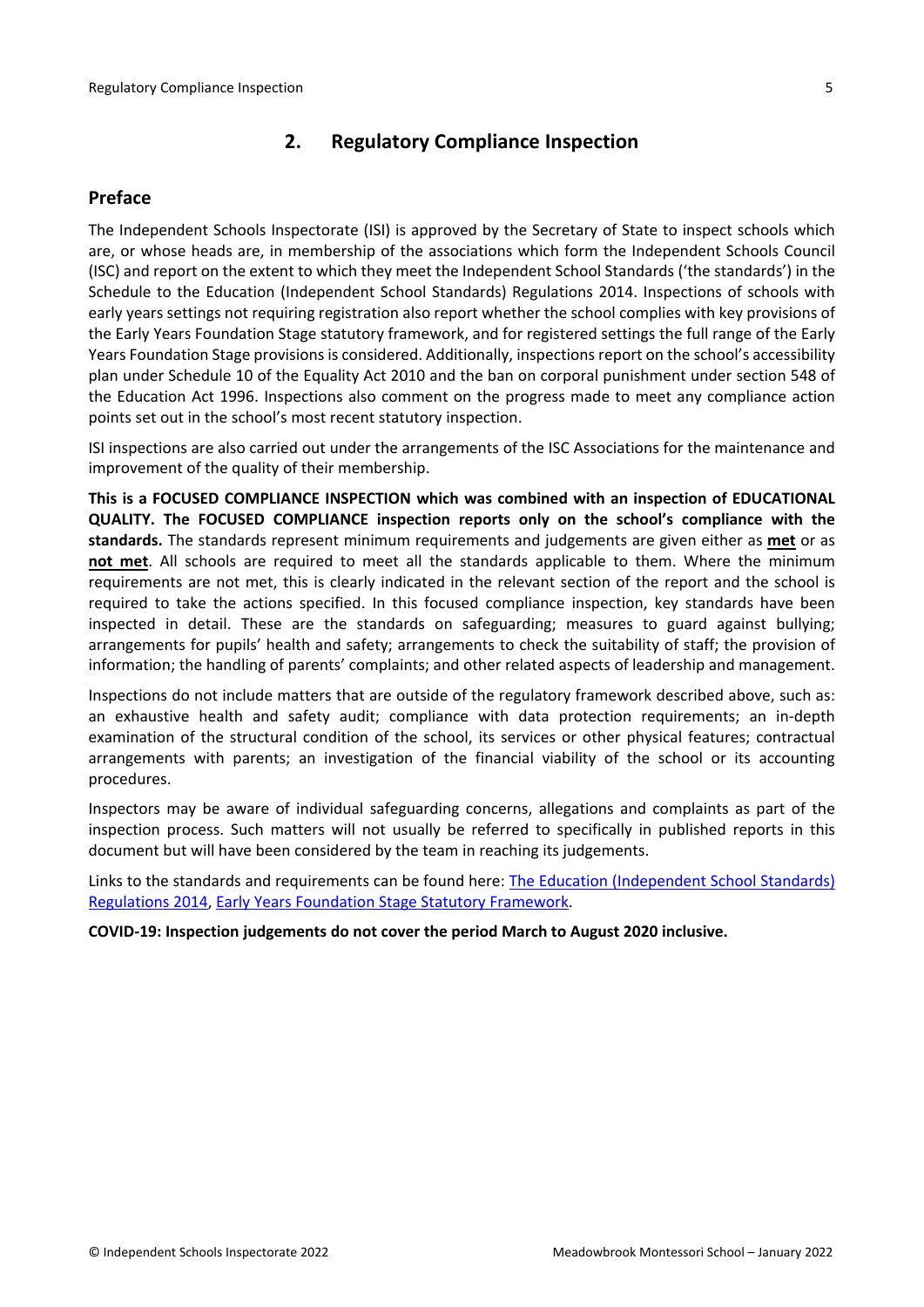### <span id="page-5-0"></span>**Key findings**

**2.1 The school does not meet all of the required standards in the schedule to the Education (Independent School Standards) Regulations 2014 and relevant requirements of the statutory framework for the Early Years Foundation Stage, and associated requirements, and should take immediate action to remedy deficiencies as detailed below.**

### <span id="page-5-1"></span>**PART 1 – Quality of education provided**

- 2.2 The school's own framework for assessment indicates that teaching enables pupils to make good progress in the context of Part 1 paragraph 3(a).
- 2.3 The curriculum is documented, supported by appropriate plans and schemes of work for the pupils and covers the required breadth of material. The teaching enables pupils to make good progress, encompasses effective behaviour management and is supported by suitable resources. A suitable framework for the assessment of pupils' performance is in place.
- 2.4 Pupils receive relationships education. The school has consulted parents and published a written statement of its policy which has regard to the relevant statutory guidance.
- **2.5 The standards relating to the quality of education [paragraphs 1–4] are met.**

### <span id="page-5-2"></span>**PART 2 – Spiritual, moral, social and cultural development of pupils**

- 2.6 Principles and values are actively promoted which facilitate the personal development of pupils as responsible, tolerant, law-abiding citizens.
- **2.7 The standard relating to spiritual, moral, social and cultural development [paragraph 5] is met.**

#### <span id="page-5-3"></span>**PART 3 – Welfare, health and safety of pupils**

- 2.8 Good behaviour is promoted; bullying is prevented so far as reasonably practicable; health and safety requirements are met, except those relating to fire safety; provision is made for first aid. Pupils are properly supervised; admission and attendance registers are maintained, as required, and there is a strategic approach to risk assessment. A disability access plan is in place.
- 2.9 Arrangements are not always made to safeguard and promote the welfare of pupils by means that pay due regard to current statutory guidance. Specifically, the proprietor does not maintain an appropriate oversight of the safeguarding policy and procedures.
- 2.10 The fire risk assessment is not kept up to date and so not regularly reviewed.
- **2.11 The standards relating to welfare, health and safety in paragraphs 9–11 and 13–16, the requirements of Schedule 10 of the Equality Act 2010 (accessibility plan), and the ban on corporal punishment under section 548 of the Education Act 1996 are met, but those in paragraphs 7 [safeguarding] and 12 [fire safety] are not met.**

#### **Action point 1**

**The proprietor must maintain an appropriate oversight of the safeguarding policy and procedures [paragraph 7(a) and (b); EYFS 3.7].**

#### **Action point 2**

**The school must comply with the Regulatory Reform (Fire Safety) Order 2005 by ensuring that there is an up to date and regularly reviewed fire risk assessment [paragraph 12; EYFS 3.56].**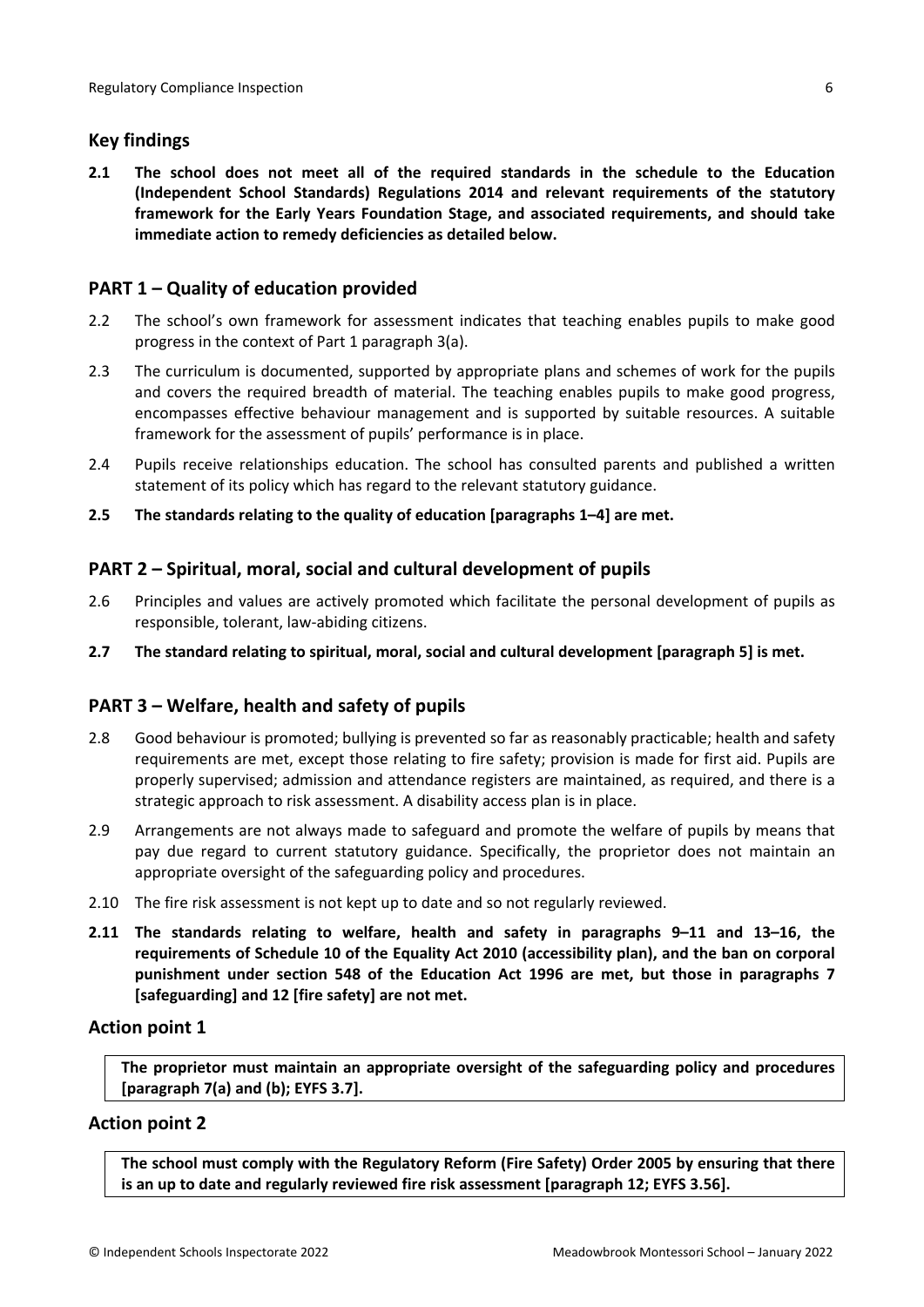### <span id="page-6-0"></span>**PART 4 – Suitability of staff, supply staff, and proprietors**

- 2.12 The school makes appropriate checks to ensure the suitability of staff, supply staff and proprietors, and a register is kept as required.
- **2.13 The standards relating to the suitability of those in contact with pupils at the school [paragraphs 17–21] are met.**

#### <span id="page-6-1"></span>**PART 5 – Premises of and accommodation at schools**

2.14 Suitable toilet and changing facilities, and showering facilities where required by the standard, and appropriate accommodation for pupils' medical and therapy needs are provided. The premises are maintained to a standard commensurate with health and safety; acoustics and lighting are appropriate; water provision is adequate. Suitable outdoor space is provided for physical education and outdoor play.

#### **2.15 The standards relating to the premises and accommodation [paragraphs 22–31] are met.**

#### <span id="page-6-2"></span>**PART 6 – Provision of information**

- 2.16 A range of information is published, provided or made available to parents, inspectors and the Department for Education. This includes details about the proprietor, the ethos of the school and the curriculum, and of the school's arrangementsfor admission, behaviour and exclusions, bullying, health and safety, first aid, details of the complaints procedure, and the number of complaints registered under the formal procedure during the preceding school year, and the provision for any with education, health and care plans or English as an additional language. It also includes particulars of the school's academic performance during the preceding school year, inspection reports and (for parents only) a report at least annually of their own child's progress. The safeguarding policy is posted on the school's website.
- **2.17 The standard relating to the provision of information [paragraph 32] is met.**

#### <span id="page-6-3"></span>**PART 7 – Manner in which complaints are handled**

- 2.18 Parental complaints, if any, are handled effectively through a three-stage process, (informal, formal and a hearing before a panel of three, one of whom isindependent of the school). Each stage has clear time scales, and at the third stage the panel can make findings and recommendations which are communicated to the complainant. Records are kept appropriately, including of any action taken, whether or not a complaint is successful.
- **2.19 The standard relating to the handling of complaints [paragraph 33] is met.**

#### <span id="page-6-4"></span>**PART 8 – Quality of leadership in and management of schools**

2.20 The proprietor does not ensure that the leadership and management demonstrate good skills and knowledge, and fulfil their responsibilities effectively, so that the other standards are consistently met, and they actively promote the well-being of the pupils.

#### **2.21 The standard relating to leadership and management of the school in paragraph 34 is not met.**

#### **Action point 3**

**The proprietor must ensure that the leadership and management demonstrate good skills and knowledge, and fulfil their responsibilities effectively, so that the other standards are consistently met and they actively promote the well-being of the pupils [paragraph 34(1)(a), (b) and (c)].**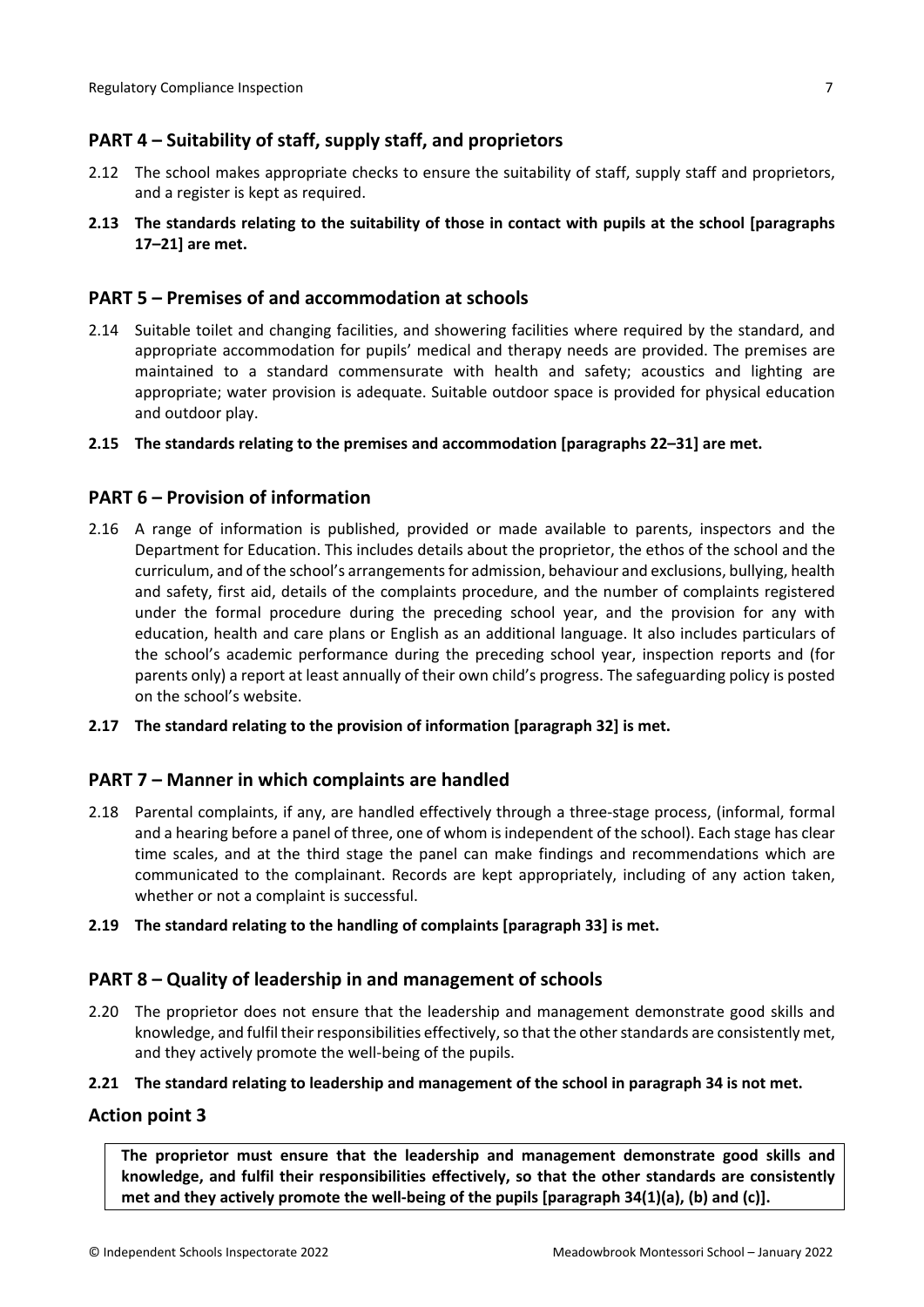### <span id="page-7-0"></span>**3. Educational Quality Inspection**

#### <span id="page-7-1"></span>**Preface**

**The EDUCATIONAL QUALITY inspection reports on the quality of the school's work**. It focuses on the two key outcomes:

- The achievement of the pupils, including their academic development, and
- The personal development of the pupils.

#### **The headline judgements apply one of the ISI descriptors 'excellent', 'good', 'sound' or 'unsatisfactory'.**

Where necessary, National Curriculum nomenclature is used to refer to year groups in the school.

### <span id="page-7-2"></span>**Key findings**

3.1 The quality of the pupils' academic and other achievements is good.

- Pupils display good knowledge and understanding across all areas of their learning.
- Pupils are articulate verbal communicators, especially when expressing their opinions.
- Pupils have good attitudes to learning, are enthusiastic participants in lessons, but do not always take initiative and work independently when responding to tasks.
- Pupils have good study skills but do not always apply them across a wide range of subjects.
- 3.2 The quality of the pupils' personal development is excellent.
	- Pupils have excellent self-understanding and are well prepared for the next stage of their lives.
	- Pupils actively demonstrate excellent understanding of right and wrong and readily accept responsibility for their own behaviour, including towards others.
	- Pupils have outstanding social skills and enjoy working together as a whole school team.
	- Pupils make outstanding contributions to their own community through child-initiated activities and suggestions.

#### <span id="page-7-3"></span>**Recommendations**

- 3.3 The school is advised to make the following improvements:
	- To ensure pupils become increasingly independent and can demonstrate initiative in taking more ownership in their response to tasks.
	- To ensure pupils develop their abilities to analyse, hypothesise and synthesise information, and are able to apply these skills across a wide range of subjects.

#### <span id="page-7-4"></span>**The quality of the pupils' academic and other achievements**

- 3.4 The quality of the pupils' academic and other achievements is good.
- 3.5 Pupils have good knowledge and understanding across the different areas of learning. The oldest pupils demonstrate good science knowledge in all the expected areas. They can accurately identify the parts of a flower using correct scientific language; they can identify and compare life cycles of different animals. There are some examples of pupils working above age expectations in science. For example, older pupils can accurately draw and label the structure of a cell and they can interpret information from line graphs. Younger pupils demonstrated good technological knowledge when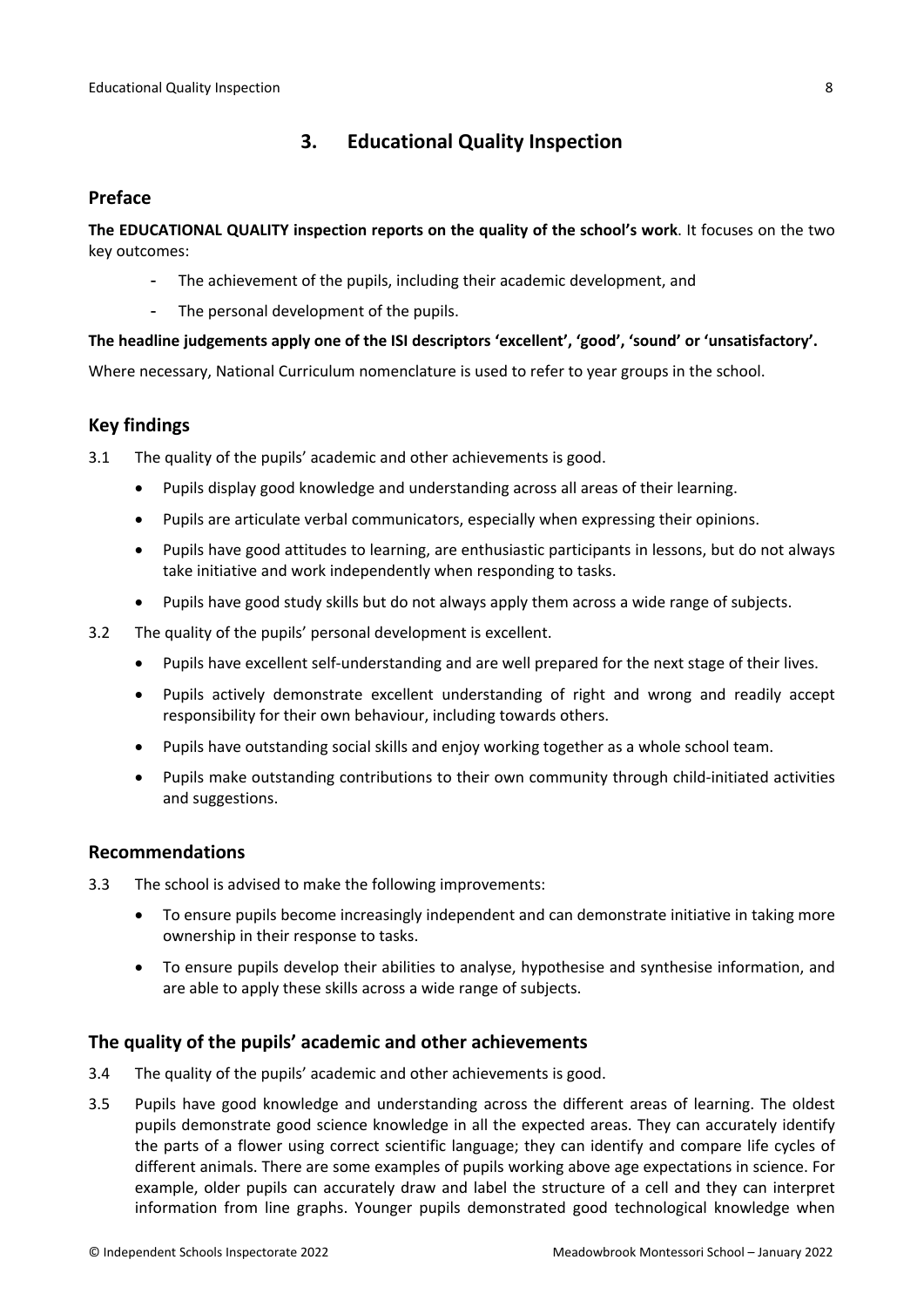building bridges to support the weight of a toy car. Older pupils sew accurately to make Christmas decorations and demonstrate effective cooking skills. They can make carefully constructed sea scape dioramas, demonstrating effective awareness of how to create a sense ofspace, movement and scale. Pupils have good knowledge and understanding of human and social studies. For example, pupils can identify key settlements on a map of England and show good understanding of life in ancient Egypt. Older pupils demonstrate excellent geographical skills when drawing field sketches of the brook near the school grounds and can accurately label the sketches with appropriate geographical termsfor river features. Observations of pupils' work showed subject specific geographical and historical skills for younger pupils are less well developed because of more limited opportunities to apply these skills in practice. Pupils have good physical skills; for example, younger pupils showed good control when dribbling a hockey ball. Pupils display good creative skills, as seen in pencil line drawings that show understanding of techniques to incorporate depth and represent perspective. They understand the techniques used by artists such as Seurat, successfully reproducing their own work in his style. Older pupils have good musicality, with most playing the Ukulele with fast chord changes to a high degree of accuracy.

- 3.6 All groups of pupils demonstrate good communication skills. They are excellent verbal communicators, using sophisticated vocabulary when passionately and articulately expressing their opinions and values. They speak and read with accuracy and interest and listen attentively in lessons to their teachers and their peers. Children in EYFS have appropriate phonic knowledge for their age and ability, because of the effective use of Montessori equipment to support building words from initial sounds. Pupils have good comprehension skills interpreting information effectively from a range of texts including fiction, non-fiction, and poetry. They use age-appropriate inference skills to accurately interpret language chosen by an author to describe the character in the story. Pupils can understand and accurately explain techniques used by authors to emphasise the importance of information. Older pupils can accurately interpret poems, such as *The Giantess* by Carol Ann Duffy, to effectively explain why and how the author has used metaphors. They can explain authors' intent, in the way a poem is structured, at age-appropriate levels. By the time they leave school, pupils have a good understanding of the appropriate writing techniques for a variety of genres and apply them successfully in their own writing. Older pupils can accurately interpret information and re-present it in newspaper articles, correctly using time adverbials and effective rhetorical questions. By the time they leave the school, most pupils have well-developed cursive handwriting because of the emphasis placed on developing this key skill. All pupils have good understanding of basic Spanish words, with older children demonstrating developing skills in spoken Spanish and understanding simple phrases when they are spoken to in Spanish. This is supported through the specialist teaching of modern foreign languages.
- 3.7 Pupils of all ages and abilities have good numerical understanding. Older pupils can apply their skills when measuring distance and carrying out scientific investigations on shadow formation. Younger pupils are less able to apply their skills out of context of mathematics lessons as there were fewer opportunities for them to do so. EYFS children have an understanding of number suitable to their age and ability, with some showing stronger understanding and ability, confidently counting in tens. This is because of the appropriate Montessori resources which are effectively used to help children explore abstract concepts in concrete ways. Older pupils confidently manipulate numbers in tens of thousands. They accurately use formal methods of computation to multiply two and three-digit numbers. Pupils can apply this knowledge to problem-solving at the level expected for their age; for example, to solving problems related to area. Less able mathematicians are well supported to achieve at age expected levels because of supportive marking comments, which also give clear advice for improvement. All pupils develop good mathematical knowledge and skills because they are enabled to work at different levels of challenge.
- 3.8 Pupils display some secure information and communication technology (ICT) skills. They can select, use and combine a variety of software, including internet services, on a range of digital devices. Pupils use computers and tablets competently and enthusiastically to research sources of pictorial or written information, to support their learning in a variety of subjects. Younger pupils were able to use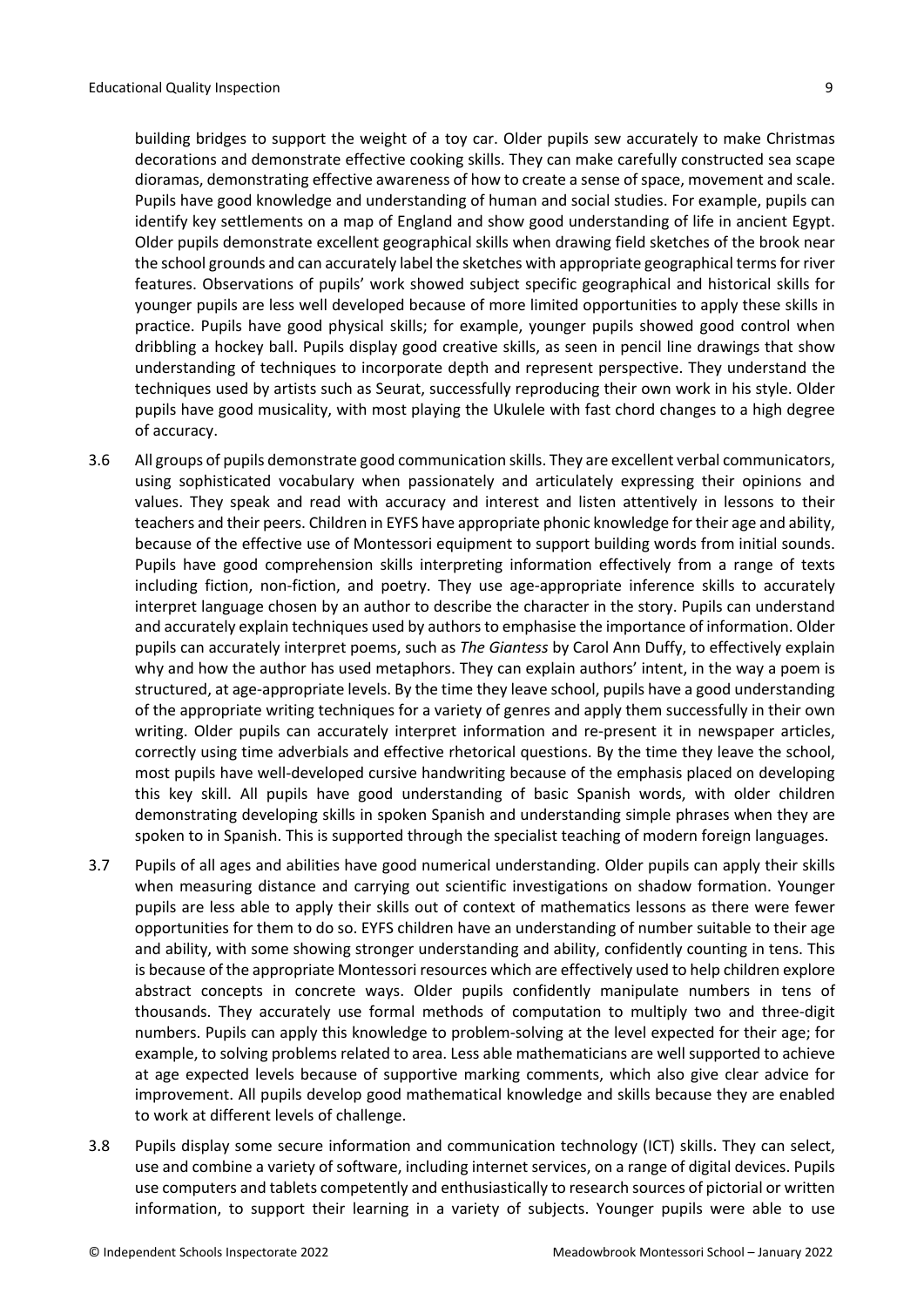computers to help them locate settlements on a map of England. Pupils have good word processing knowledge and skills, they use these effectively to type their own stories, poems and research notes. Pupils of all ages have an appropriate understanding of algorithms and their role in computer programming. Younger pupils can give clear instructionsto help program movable devices. Pupils have less well-developed knowledge and understanding in the use of ICT beyond a tool for writing and research due to the limited use of ICT for learning beyond these skills.

- 3.9 Pupils' study skills are good overall. Almost all the parents responding to the questionnaire said that the school equips children with the team working, collaborative and research skills they need in later life. Inspection evidence supports this view. Pupils are able to draw on a range of written sources from books or ICT, that are presented to them, to analyse information when researching for topic work. They can hypothesise when making science predictions for investigations. They use information from investigations to synthesise data such as when investigating the relationship between light sources and objects in creating shadows. The most able pupils showed good reasoning skills when explaining why the Romans selected certain sites for their settlements. However, pupils' study skills are limited by the lack of opportunity to apply these skills independently in a wide range of subjects.
- 3.10 By the time pupils leave the school, all have made good progress in line with their starting points. This was confirmed by observations of pupils' work in books and in lessons. It was also confirmed by analysis of the school's own assessment data. Pupils with SEND make progress in line with their peers, and, in some cases, rapid progress. This is because of the effective individual support that they receive. Leaders and staff support pupils' progress through the use of information from assessment data to provide support and challenge where needed.
- 3.11 Pupils' achievements outside the formal curriculum are limited by the small size of the school, and the recent pandemic. Since the previous inspection the school has successfully competed in a local geography competition. Some individual pupils achieve success in areas such as tennis, horse riding and athletics. Pupils are proud of the achievements of others and the school actively promotes and celebrates external successes. Most pupils achieve places at local selective independent senior schools.
- 3.12 Pupils are active participants in lessons showing particularly high engagement verbally, offering opinions and ideas. The school successfully achieves its aim to help children to actively engage with their education. Pupils are excellent collaborators when given the opportunity; for example, working with huge enjoyment to correctly label a life size 'body' with Spanish words or when working to solve problems in mathematics. They respond positively and with some degree of independence to the tasks they are given and are suitably productive in the quantity of their responses. Pupils show less initiative in presenting written responses to tasks with individual flair or imagination. This is because there are limited opportunities given for independent responses and self-initiated learning.

### <span id="page-9-0"></span>**The quality of the pupils' personal development**

- 3.13 The quality of the pupils' personal development is excellent.
- 3.14 The school is highly successful in meeting its aim to 'create children who have developed strong perceptions of self, capability, belonging and significance'. Pupils of all ages and abilities have excellent levels of self-understanding. They demonstrate high levels of self-reliance and an 'I can do it for myself' approach, particularly in their interpersonal relationships and when acting for the benefit of the community. Almost all the parents who responded to the questionnaire said they felt the school helped their children to be confident. Younger pupils self-confidently ask to continue work from the previous day which interested them. Older pupils explained how they have the self-confidence to know when to attempt tasks for themselves or when to ask for help. More able pupils confidently volunteer alternative persuasive language, to answers modelled for them when writing newspaper articles. In this way the school reflects an underpinning Montessori concept of 'freedom within structure'. Pupils of all ages reflect on what they do well and know what steps they can take to improve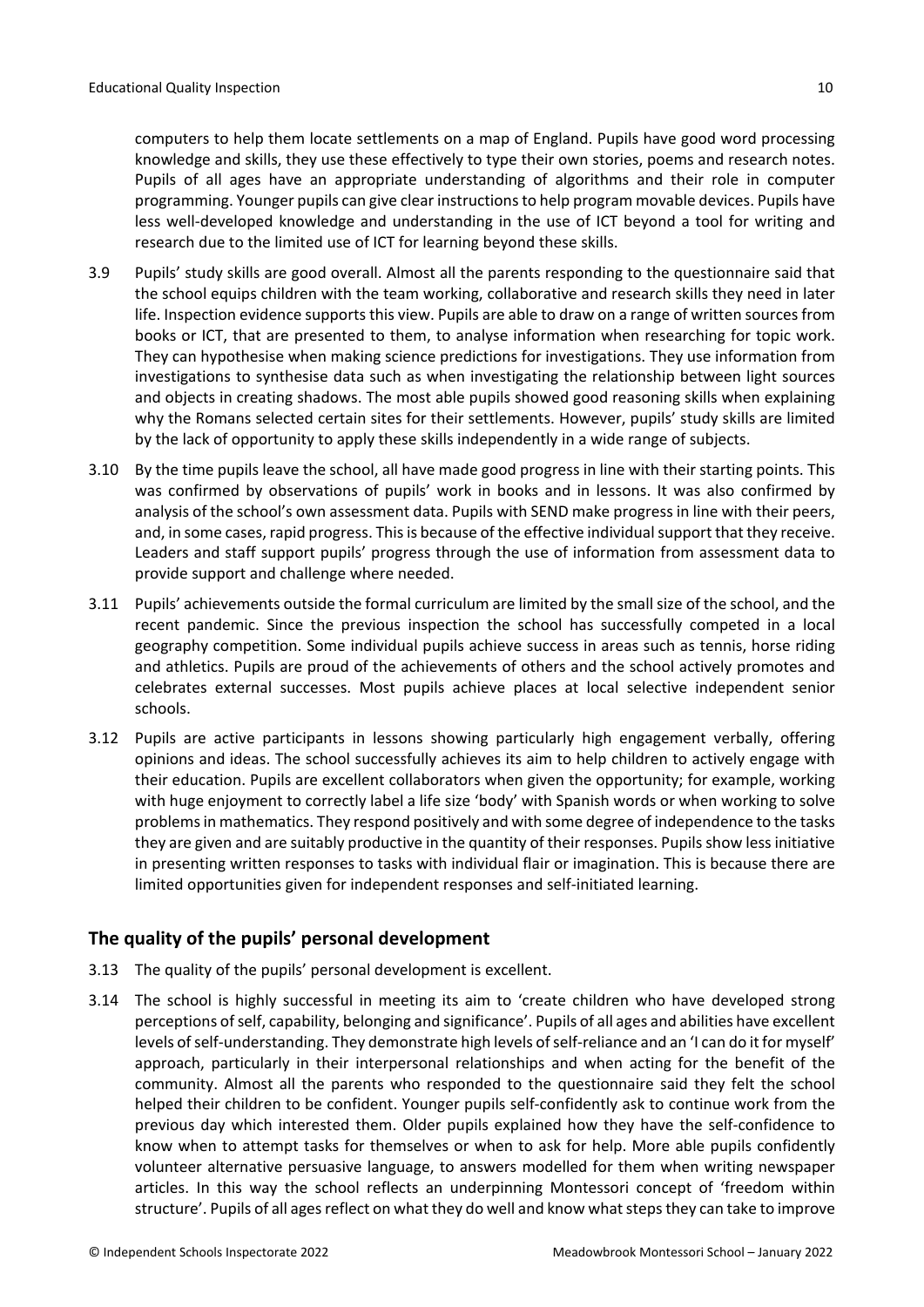learning. They know that the targets set for them are for their improvement and spontaneously set themselves targets when they hear others being praised for their achievements. Pupils show excellent levels of resilience and perseverance when challenged intellectually or on the sports field because of their high levels of self-confidence. This is because of the caring and solid relationships they have built with the adults in the school.

- 3.15 Pupils' behaviour is exemplary. They always show respect to others and have an outstanding personal moral code. It is clear from interviews during the inspection and a review of the small number of entries in the behaviour log, that pupils desire to put right any wrong. Pupils take strong responsibility for their behaviour and discuss the consequences of their actions very well. They are also prepared to challenge any mistakesin behaviour. Older pupils described how they stepped in to challenge younger pupils playing a bit too enthusiastically with sticks. Other suggestions include taking responsibility for turning off taps or to tuck in stools. This is because of leaders' approach to instilling positive discipline. Parents commented in response to the questionnaire, 'Behaviour is beautifully modelled, children are shown how to be thoughtful and kind'.
- 3.16 Pupils have excellent social skills, working and playing entirely kindly with each other, in mixed age and gender groups. Almost all parents who responded to the questionnaire agreed that the school helped their children develop strong teamwork and social skills. Almost all the pupils who responded to the questionnaire felt the school helped them to support others. These views are supported by inspection evidence. The younger pupils listened attentively to one another's ideas when collecting suggestions to support group understanding of the structure of fairy tales. Older pupils focused attentively, to collaborate as a class ensemble, when playing the ukulele and chime bars. Older pupils naturally look out for their younger friends and understand and support those with needs. This high level of social awareness is underpinned by leaders' and staff's promotion of the school motto, 'We promise to share, we promise to care, altogether as a team'.
- 3.17 Pupils make excellent contributions to their own and the wider community. Older pupils show excellent leadership qualities and promote the school ethos of one team through their actions. All the older pupils have roles of responsibility, such as stationery or library monitors. Pupils volunteer to be the chair or secretary in community meetings. Many of the contributions pupils make are initiated by the pupils themselves. For example, a recycling project has been started and the school environment enhanced by the addition of a camera bird box. Pupils recognised a need to support others less fortunate than themselves. They suggested raising money through a bake sale to provide food for charities supporting communities in other countries. Older pupils have completed a litter pick in the local park. They also recycle unused coloured paper to make their own paper for further use. Pupils contribute at harvest to local food banks and have raised money for local, national and international charities.
- 3.18 Older pupils have an excellent understanding of how to stay safe and be healthy. They explained why it isimportant to follow rules to keep physically safe. Almost all the parents and pupils who responded to the questionnaire felt the school encourages pupils to adopt a healthy lifestyle. Older pupils can describe ways of keeping themselves safe when working or communicating when online. They have outstanding age-appropriate understanding and knowledge of many things to consider to ensure respect for personal boundaries and appropriate interpersonal behaviour. Pupils understand the importance that such considerations will have in their senior schools. Pupils have an excellent understanding of how to keep safe from bullying and how to act if they come across it. This is because of the well-planned, and very effectively delivered, relationships education programme. Younger children respond positively to suggestions about personal care and hygiene. They can make comments showing an understanding of healthy and unhealthy snacks in that some contain too much sugar. Older pupils are very aware of the importance of strong mental health and will ask independently to take a 'brain break' or to go to get water.
- 3.19 Pupils have excellent understanding of the importance of making choices which will enable them to make progress in their learning. Children in the EYFS confidently choose from a range of activities,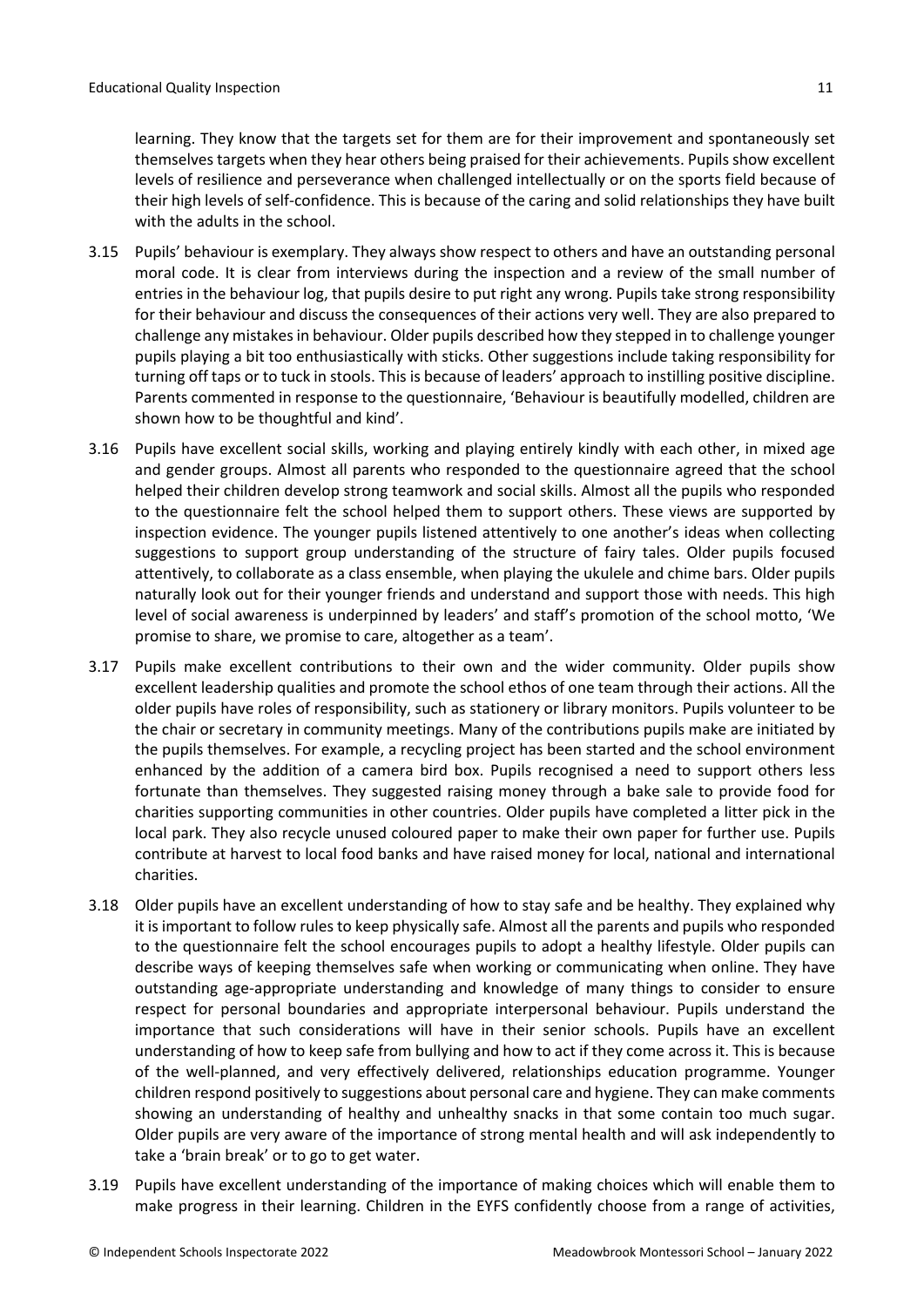provided specifically to engage learning based on the pupils' known interests. Older pupils clearly explain that they understand the importance of practising skills such as, touch typing or piano playing. They know these are important as life skills or in helping achieve goals such as scholarships for future schools. Pupils also demonstrate excellent understanding in making choices to expand their friendship groups, even though they say that sometimes making friends is hard. They know this will help them develop respect and tolerance for others. These high-level skills are supported by the intimacy of the school environment, leaders' promotion of the ethos that all must be included, and the extremely

3.20 Pupils have a deep appreciation of the non-material aspects of life. Lower Primary pupilsshowed much excitement upon discovering that water had turned to ice in their mud experiment. They delighted in being able to pick up and break the ice, naturally investigating its properties. Pupils excitedly described the fun they had exploring the school environment and showed clear understanding of how fortunate they were to have access to such open spaces to learn. They enthusiastically shared their wonder in being able to share their space with the wide variety of wildlife that inhabits the school grounds. During community meeting the whole school enthusiastically engage in posing philosophical 'big questions' in response to a child-initiated questions. Pupils demonstrate strong curiosity in relation to their own or the faith of others, asking questions about the relationship between God and the world. Some pupils have the philosophical skills to debate the nature of faith. This is facilitated by opportunities that the pupils have to discuss and challenge ideas and articulate their own ideas. In response to the pre-inspection questionnaire pupils were keen to explain that they felt a strength of the school was that they 'had a voice'. This successfully reflects the school aims.

strong emphasis in the school culture on British values and respect for all.

3.21 Pupils demonstrate high levels of respect and appreciation of their own and others' cultures, through child-initiated activities such as planning an international day, to promote the heritage of their family's country of origin. Pupils talk to other pupils about their faiths and traditions, such as inviting the whole school to celebrate thanksgiving or to hear about life in Eastern Europe. Pupils have a strong understanding of and respect for those of different faiths to their own. These are supported by their learning about many world religions. Pupils' positive attitudes towards diversity are strengthened through the school's strong focus on the British values of respect and tolerance in personal, social and health education and assemblies. It is clear from watching the pupils at both work and play that they are inclusive, mixing readily with pupils of nationalities, backgrounds and beliefs different to their own.